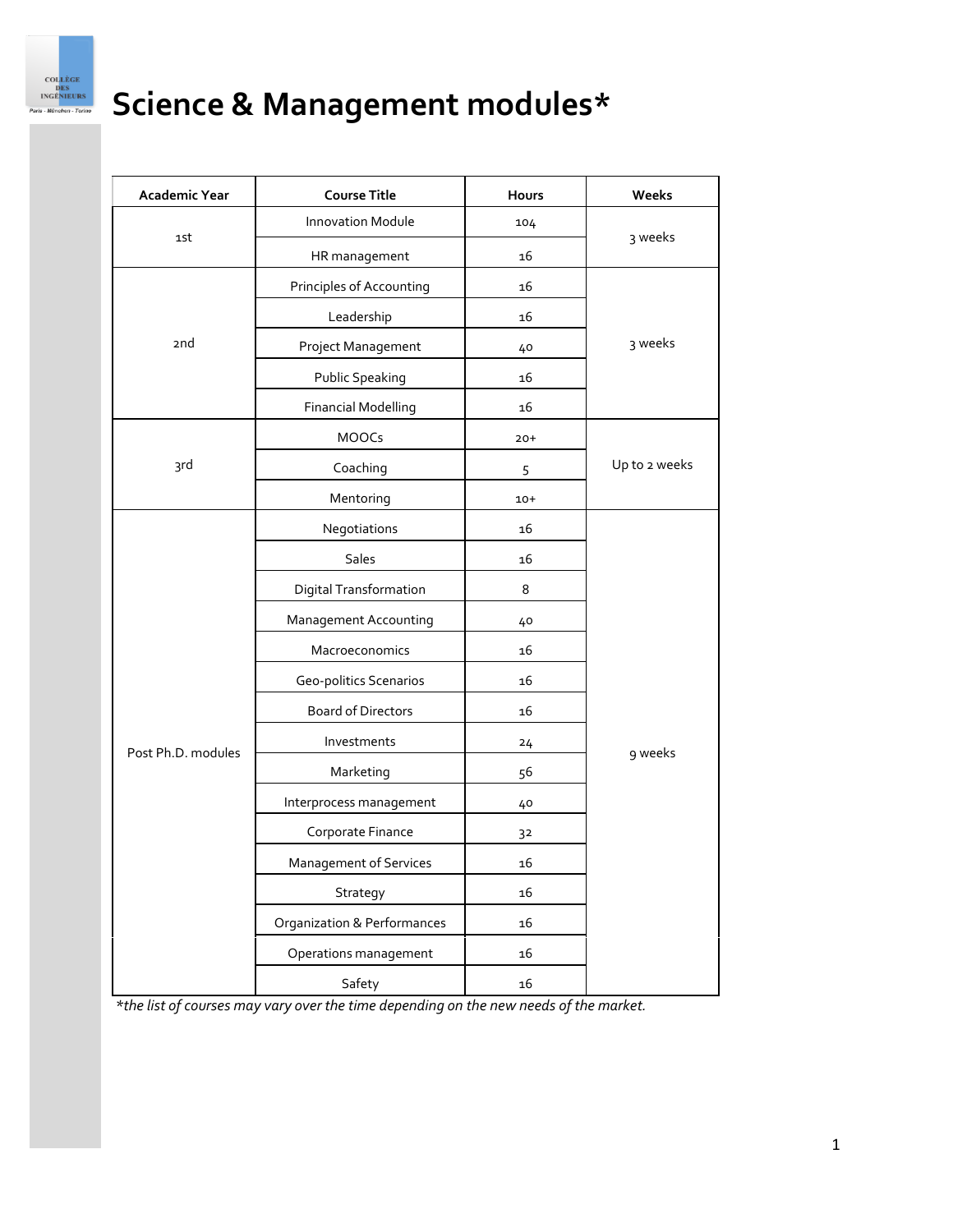

### **1st year**

#### **Innovation module**

The objective of the innovation module is to learn how to apply design thinking and lean startup methodologies to deal with the unsteady path of innovation.

#### **HR Management**

Understanding the strategic role of Human Resources within organizations, learning how to structure the evaluation of employee performance.

### **2nd year**

#### **Principles of Accounting**

The course gives a preliminary introduction on the principles of Accounting and application of accounting tools, helping understand a balance sheet for the purpose of company assessment and valuation, with a focus on Italian legislation on the subject.

#### **Leadership**

Each MBA candidate should individuate a managerial skills model and realize what is the leadership style that suits better for them. In fact as for private life, also the professional life consists of relationship, where the essential factor is the quality of human relationships. The course aims to develop in each candidate the relational intelligence and the virtuous circle of emotional maturity and empathy.

#### **Project Management**

Addressing how to manage accordingly resources and activities in a project life cycle is vital for each company or institution. The fellows will understand in deep the planning and analysis of the various passages of a project: start-up, planning, execution, performance monitoring, closure, including as a core part also Risk Management techniques and tools for coordinating projects.

#### **Public Speaking**

In the course fellow will learn how to manage stress and to define accordingly posture, body language, pause; defining a speech structure and language in front of an audience, with suggestions on how to coordinate accordingly a power point presentation.

#### **Financial Modelling**

Corporate finance application though the management of highly complex excel worksheets. Understanding how to develop effective Business plan for company valuation and for stardom operations or debt restructuring operations.

## **3Rd year**

#### **MOOCs**

The MOOCs will be selected and customized depending on the fellow's specialization and on his/her areas of improvements.

#### **Coaching**

The coaching activity accelerates the growth of the individual allowing him to focus more effectively and consciously on the objectives to be achieved and the consequent choices to be made. During the 3<sup>rd</sup> year of sMBA program each fellow will have access to 2 group meetings and 2 individual meetings with a specialized coach.

#### **Mentoring**

During the 3<sup>rd</sup> year of sMBA program each fellow will be connected to an individual mentor selected from the CDI Alumni network. Mentors will provide Mentees with advice on how best to set up the professional path that will allow them to express their talent as much as possible.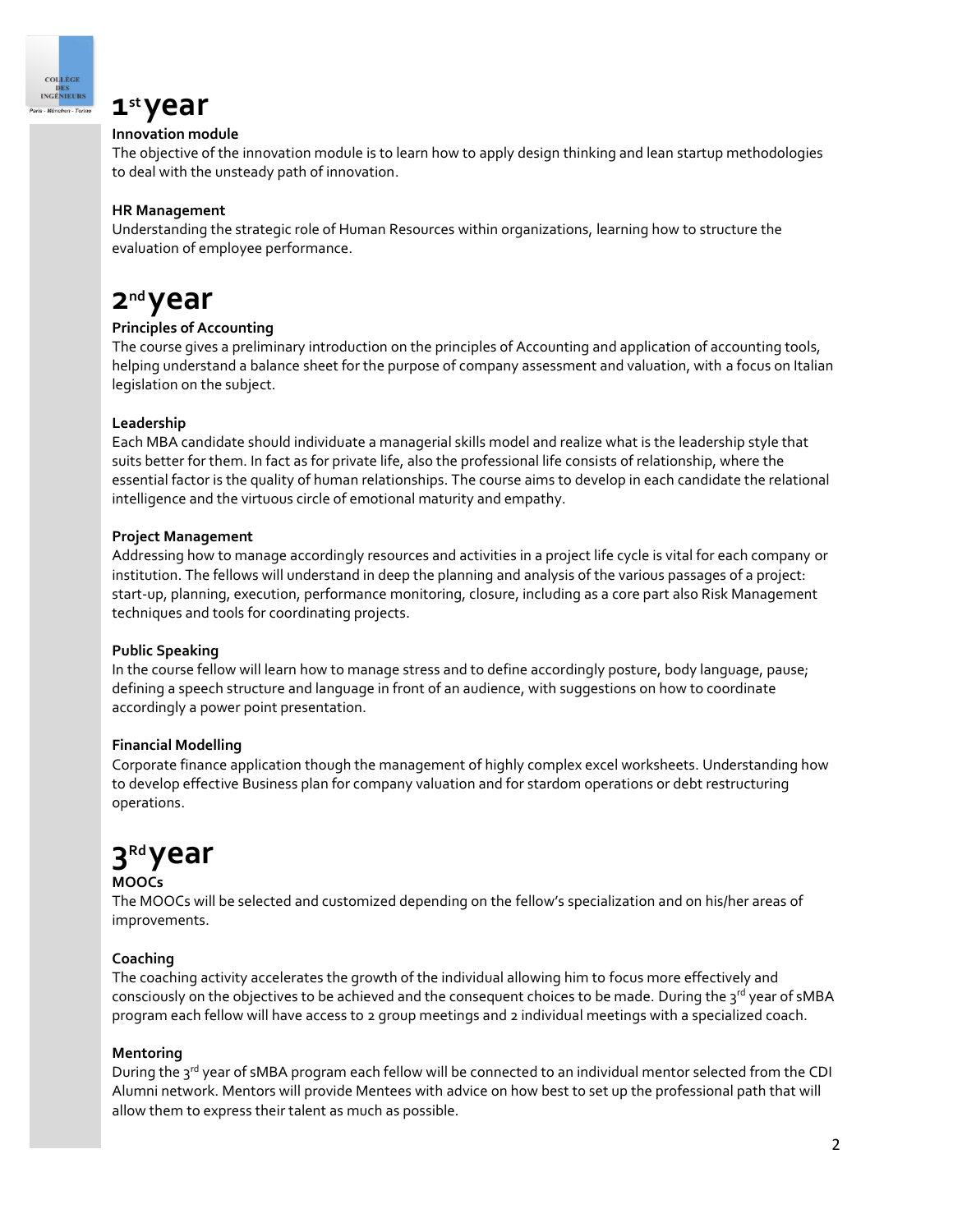

## **Post-Ph.D. modules**

#### **Negotiation**

In this course each MBA Candidate will understand how to increase the probability of success during negotiations and business meetings, learning how to relate with others parties involved in the different type of transactions and with which they might encounter and, with a particular focus on how to ask and how to reply according to the person they have in front.

#### **Sales**

Structuring a sales proposition of an existing or of new business idea is fundamental, in particular with the final object of management of rapid changes in business and organizational models. The course aims to define a sales strategy within the company and how to plan pricing accordingly, according also to the new trends occurring within corporates.

#### **Digital Transformation**

The aim of the course is to cover issues relating to the digitalization processes of companies operating in different sectors, providing an approach to cover the management of information and communication technology, infrastructure and systems, strategic planning and the governance of ICT.

#### **Management Accounting**

Definition, construction and interpretation of accounting tools: the income statement, the balance sheet and the cash flow statement and application with real industry cases.

#### **Macroeconomics**

Understanding macro-economics factors for large groups and economic aggregates, with the aim of identifying their systemic behaviours; focus on recent trends, political choices and how central institution effects corporate businesses choices.

#### **Geo-politics scenarios**

Starting from the 2009-2011 crisis, deep analysis on causes-effects processes, passing from the Italian to the European economic and political situation. The final aim of the course is to define how the economy is influenced and consequently influences the business dynamics.

#### **Board of Directors**

Understanding what is going on when different stakeholders act together in statutory meetings, with the final purpose of developing the strategic choices of a company.

#### **Organization & Performance**

Learning how to build a personal career strategy, considering yourself also as part of a personal project plan, a business. Understanding how to recognize and listing the main parameters to optimize a business and recognizing the main questions to ask yourself in carrying out a business, with the final objective to to increase the business and personal performances.

#### **Investments**

This module will focus on the principles of Investment analysis and definition of fundamental financial law for the purpose of investments comparison and valuation, while the second part will focus on pricing of financial instruments, option & derivatives, mutual funds studies and as portfolio allocation.

#### **Marketing**

Defining a winning marketing strategy, from the analysis of the context to the definition of practical steps: applications will focus on real cases in the aviation and telephone industry. Focus on consumer segmentation, including building a strong and valuable brand and learning how to perform quantitative and qualitative research.